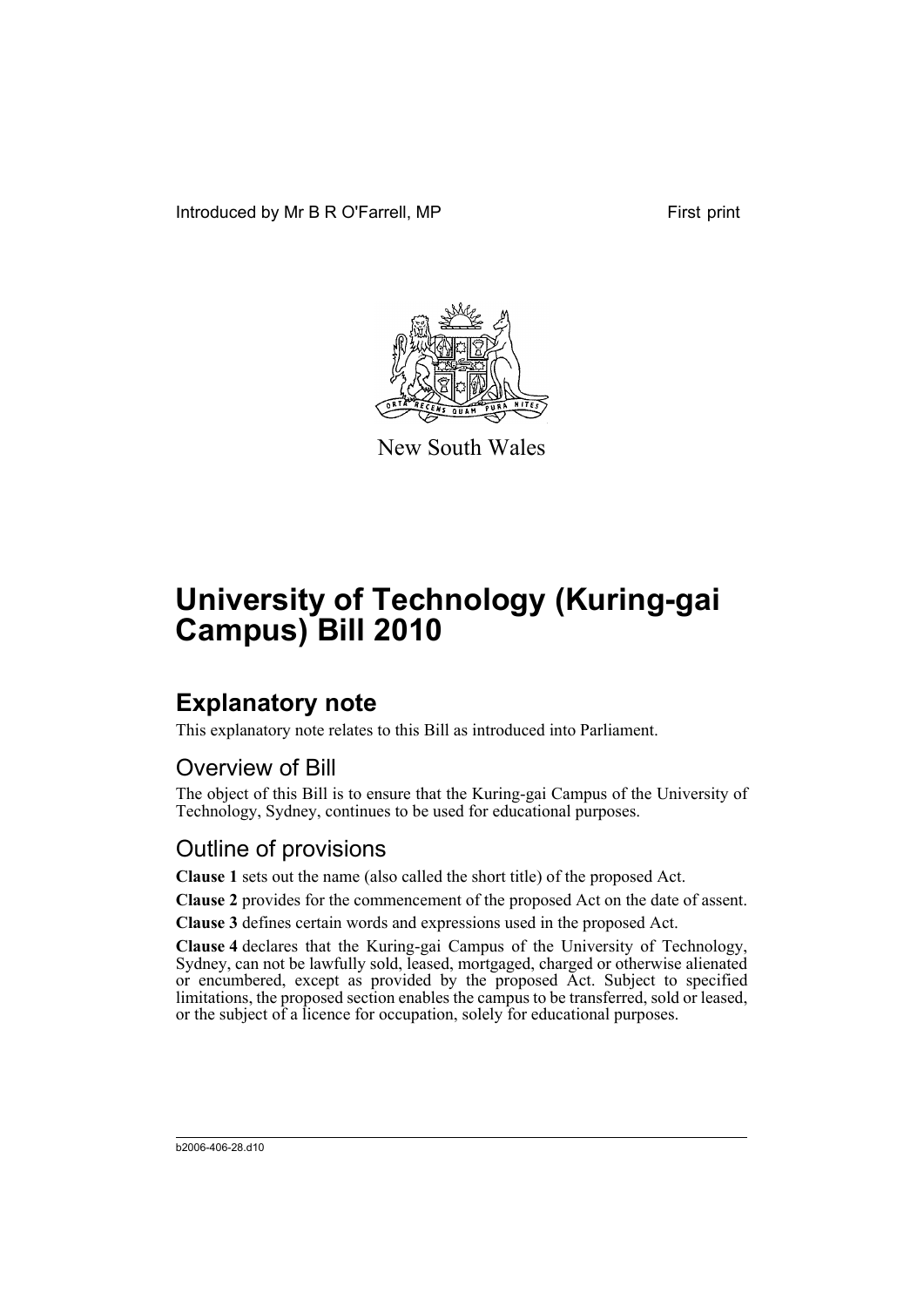University of Technology (Kuring-gai Campus) Bill 2010

Explanatory note

**Clause 5** revokes the planning approval given on 11 June 2008 in relation to Kuring-gai Campus and provides that planning approval cannot be given or granted for any purpose other than the purpose of educational facilities at the campus.

**Clause 6** enables the Minister to compulsorily acquire the Kuring-gai Campus and requires the Minister to take all reasonable steps to ensure that the campus, if so acquired, is used solely for the provision of education. The proposed section provides that the *Land Acquisition (Just Terms Compensation) Act 1991* does not apply to or in respect of any such acquisition.

**Clause 7** provides that the proposed Act applies to each part of the Kuring-gai Campus in the same way as it applies to the whole of the campus and that it applies despite the provisions of any other Act including section 18 of the *University of Technology, Sydney, Act 1989*.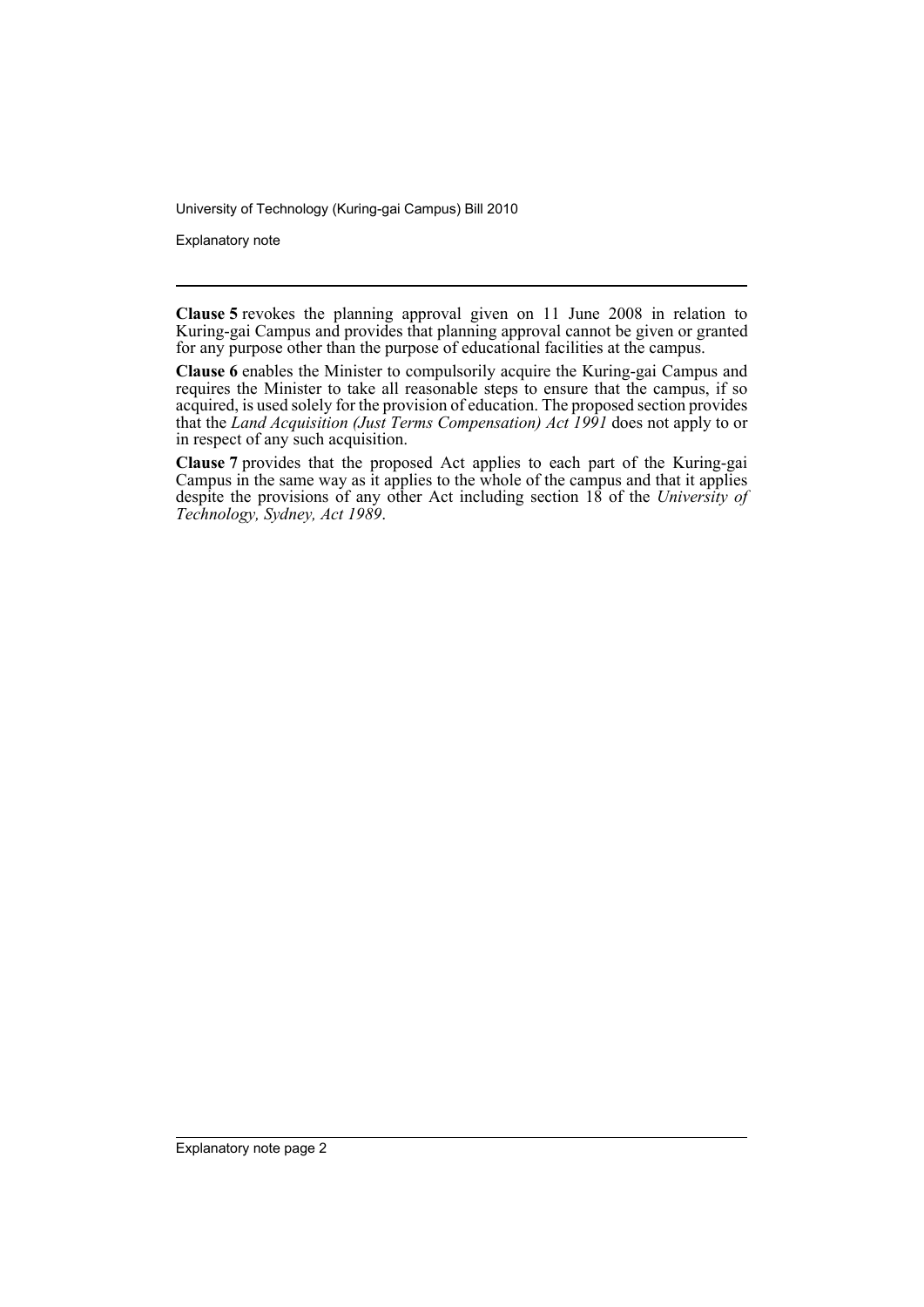Introduced by Mr B R O'Farrell, MP First print



New South Wales

# **University of Technology (Kuring-gai Campus) Bill 2010**

## **Contents**

|   |                                                                  | Page |
|---|------------------------------------------------------------------|------|
|   | Name of Act                                                      |      |
| 2 | Commencement                                                     |      |
| 3 | Definitions                                                      |      |
| 4 | Kuring-gai Campus not to be alienated or encumbered              |      |
| 5 | Revocation of planning approval relating to Kuring-gai<br>Campus | 3    |
| 6 | Minister empowered to acquire Kuring-gai Campus                  |      |
|   | Application of Act                                               |      |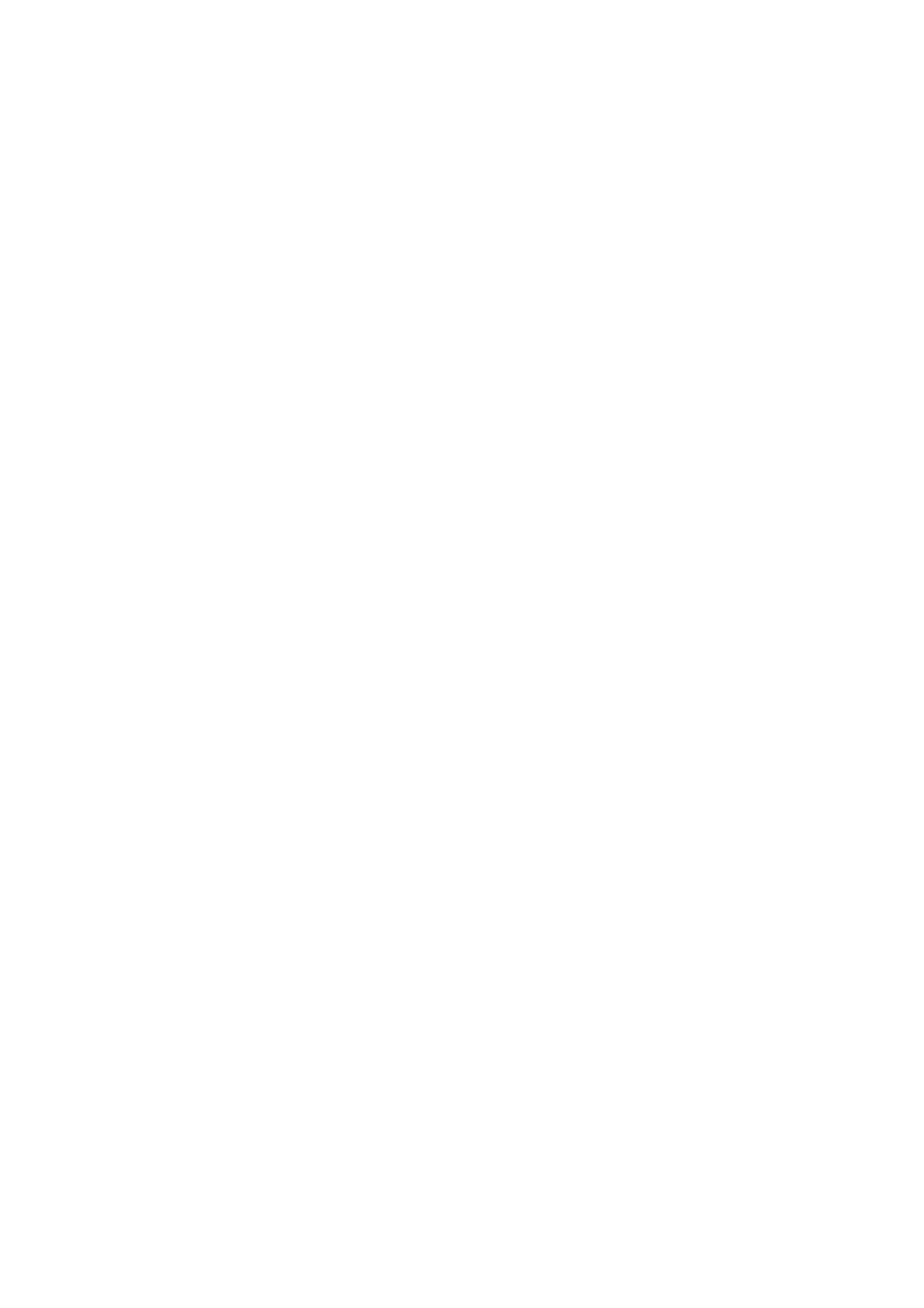

New South Wales

# **University of Technology (Kuring-gai Campus) Bill 2010**

No , 2010

#### **A Bill for**

An Act to ensure that the Kuring-gai Campus of the University of Technology is retained for educational purposes.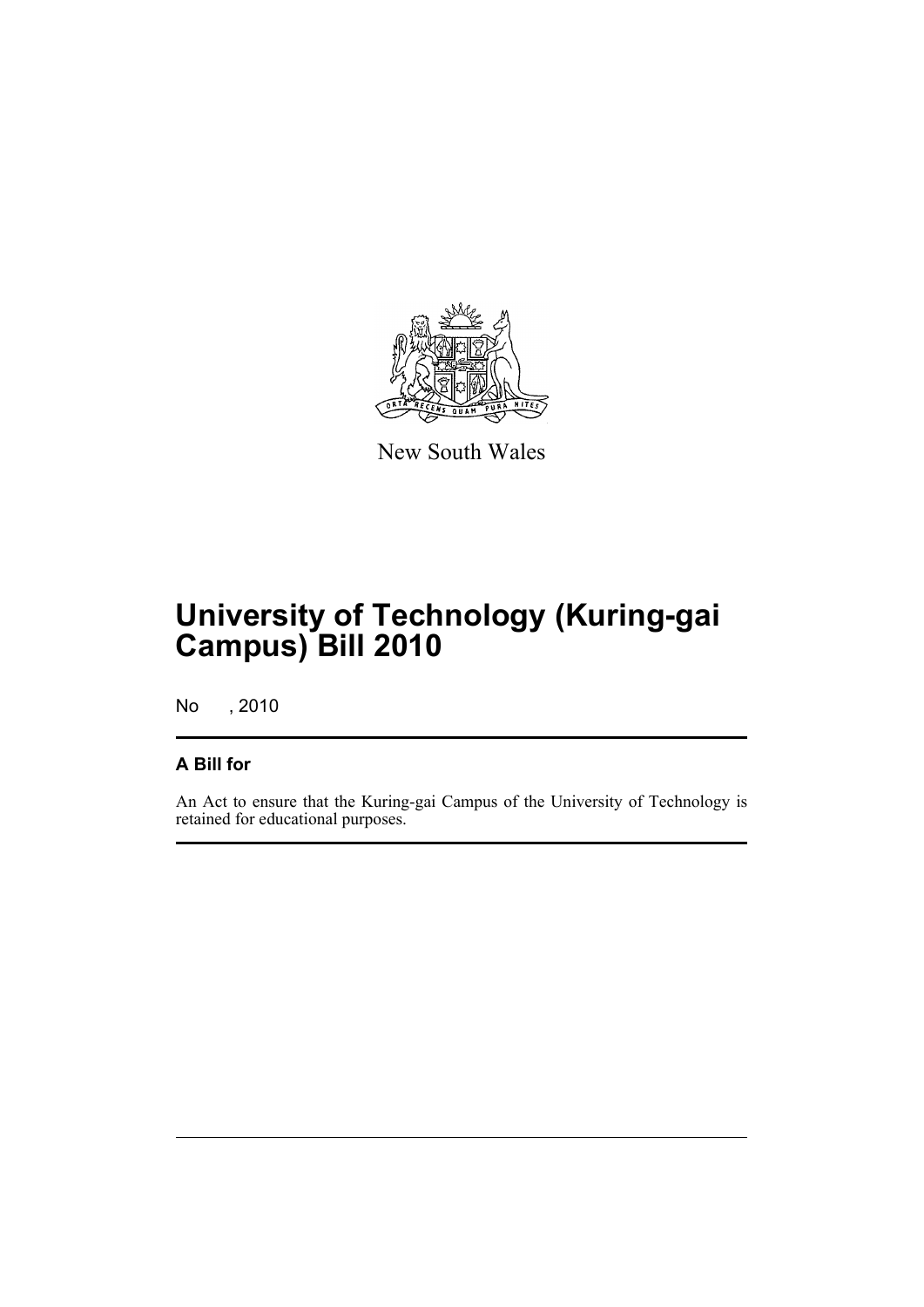<span id="page-5-3"></span><span id="page-5-2"></span><span id="page-5-1"></span><span id="page-5-0"></span>

|              |                    | The Legislature of New South Wales enacts:                                                                                                                                                                                                                                                                          | $\mathbf{1}$               |
|--------------|--------------------|---------------------------------------------------------------------------------------------------------------------------------------------------------------------------------------------------------------------------------------------------------------------------------------------------------------------|----------------------------|
| 1            |                    | <b>Name of Act</b>                                                                                                                                                                                                                                                                                                  | 2                          |
|              |                    | This Act is the University of Technology (Kuring-gai Campus)<br>Act 2010.                                                                                                                                                                                                                                           | 3<br>4                     |
| $\mathbf{2}$ |                    | <b>Commencement</b>                                                                                                                                                                                                                                                                                                 | $\mathbf 5$                |
|              |                    | This Act commences on the date of assent.                                                                                                                                                                                                                                                                           | 6                          |
| 3            | <b>Definitions</b> |                                                                                                                                                                                                                                                                                                                     |                            |
|              |                    | In this Act:                                                                                                                                                                                                                                                                                                        | 8                          |
|              |                    | educational purposes includes purposes that are incidental or ancillary<br>to the provision of education, including, without limitation, the<br>provision of residential accommodation for students.                                                                                                                | 9<br>10<br>11              |
|              |                    | <b>Kuring-gai Campus</b> means that part of Lindfield bounded by, but not<br>including, Eton Road, Winchester Avenue, Lyle Avenue, Lady Game<br>Drive and Lane Cove National Park (which is a campus of the<br>University of Technology, Sydney, established by the University of<br>Technology, Sydney, Act 1989). | 12<br>13<br>14<br>15<br>16 |
| 4            |                    | Kuring-gai Campus not to be alienated or encumbered                                                                                                                                                                                                                                                                 | 17                         |
|              | (1)                | After the commencement of this Act, the Kuring-gai Campus can not be<br>lawfully sold, leased, mortgaged, charged or otherwise alienated or<br>encumbered, except as provided by this Act.                                                                                                                          | 18<br>19<br>20             |
|              | (2)                | However, this Act does not prevent a transfer or sale of the Kuring-gai<br>Campus to a statutory body representing the Crown if:                                                                                                                                                                                    | 21<br>22                   |
|              |                    | the statutory body is subject to the direction and control of the<br>(a)<br>Minister, and                                                                                                                                                                                                                           | 23<br>24                   |
|              |                    | it is a condition of the transfer or sale that the Kuring-gai Campus<br>(b)<br>is to continue to be used solely for educational purposes.                                                                                                                                                                           | 25<br>26                   |
|              | (3)                | This Act also does not prevent the leasing of, or the granting of a licence<br>to occupy, the Kuring-gai Campus to any person if:                                                                                                                                                                                   | 27<br>28                   |
|              |                    | the Minister has given prior written approval to the lease or<br>(a)<br>licence, and                                                                                                                                                                                                                                | 29<br>30                   |
|              |                    | it is a condition of the lease or licence that under the lease or<br>(b)<br>licence the premises to which it applies are to continue to be used<br>solely for educational purposes.                                                                                                                                 | 31<br>32<br>33             |

Page 2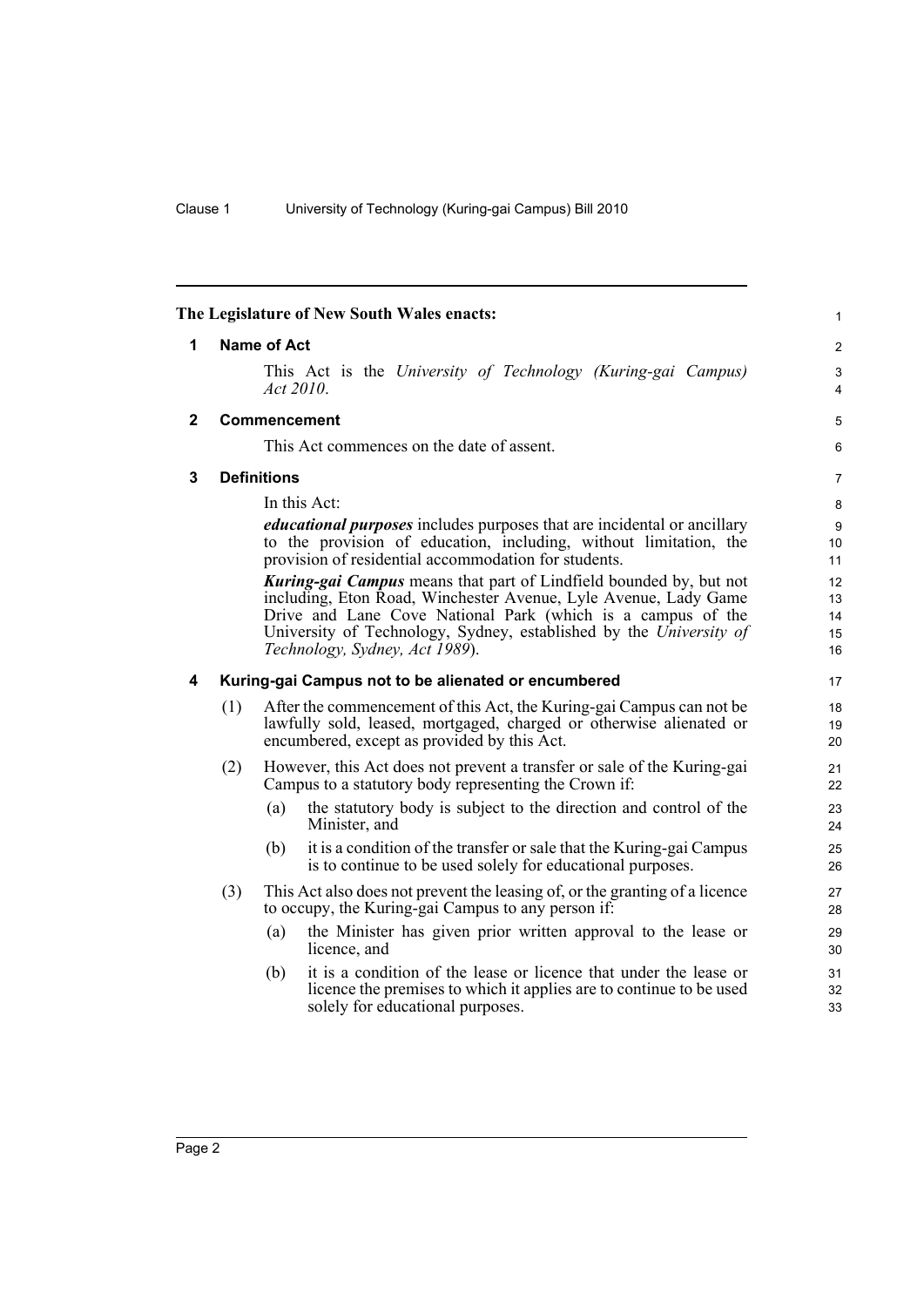University of Technology (Kuring-gai Campus) Bill 2010 Clause 5

<span id="page-6-1"></span><span id="page-6-0"></span>

| 5 |     |                                                                                                                                                                                                                        | Revocation of planning approval relating to Kuring-gai Campus                                                                                                                                     | $\mathbf{1}$     |
|---|-----|------------------------------------------------------------------------------------------------------------------------------------------------------------------------------------------------------------------------|---------------------------------------------------------------------------------------------------------------------------------------------------------------------------------------------------|------------------|
|   | (1) | The planning approval relating to the Kuring-gai Campus (being the<br>approval granted to CRI Australia Pty Ltd on behalf of UTS on<br>$11$ June 2008) is revoked.                                                     |                                                                                                                                                                                                   |                  |
|   | (2) | Planning approval cannot be given or granted for any development of<br>Kuring-gai Campus that is not for the purpose of facilities for<br>educational purposes.                                                        |                                                                                                                                                                                                   |                  |
|   | (3) |                                                                                                                                                                                                                        | In this section:                                                                                                                                                                                  | 8                |
|   |     |                                                                                                                                                                                                                        | <i>planning approval</i> means any of the following:                                                                                                                                              | $\boldsymbol{9}$ |
|   |     | (a)                                                                                                                                                                                                                    | development consent under Part 4 of the <i>Environmental Planning</i><br>and Assessment Act 1979,                                                                                                 | 10<br>11         |
|   |     | (b)                                                                                                                                                                                                                    | approval under Part 3A of that Act for a concept plan for a project<br>or approval under that Part to carry out a project,                                                                        | 12<br>13         |
|   |     | (c)                                                                                                                                                                                                                    | the modification of any such development consent or approval.                                                                                                                                     | 14               |
| 6 |     |                                                                                                                                                                                                                        | Minister empowered to acquire Kuring-gai Campus                                                                                                                                                   | 15               |
|   | (1) | The Minister may, with the approval of the Governor, declare, by notice<br>published in the Gazette, that the Kuring-gai Campus, or any specified<br>part of the Kuring-gai Campus, is acquired by compulsory process. |                                                                                                                                                                                                   |                  |
|   | (2) | A notice under this section may except any specified interest in the land<br>from the operation of the notice.                                                                                                         |                                                                                                                                                                                                   |                  |
|   | (3) |                                                                                                                                                                                                                        | On the date of publication in the Gazette of a notice under this section,<br>the land described in the notice is, by force of this section:                                                       | 21<br>22         |
|   |     | (a)                                                                                                                                                                                                                    | vested in the Minister, and                                                                                                                                                                       | 23               |
|   |     | (b)                                                                                                                                                                                                                    | freed and discharged from all estates, interests, trusts,<br>restrictions, dedications, reservations, easements, rights, charges,<br>rates and contracts in, over or in connection with the land. | 24<br>25<br>26   |
|   | (4) | If:                                                                                                                                                                                                                    |                                                                                                                                                                                                   | 27               |
|   |     | (a)                                                                                                                                                                                                                    | the notice excepts an easement from acquisition, and                                                                                                                                              | 28               |
|   |     | (b)                                                                                                                                                                                                                    | immediately before the vesting, the benefit of a restriction as to<br>user is annexed to the easement,                                                                                            | 29<br>30         |
|   |     |                                                                                                                                                                                                                        | then (unless otherwise specified in the notice) the restriction continues<br>to have effect as if the acquisition had not taken place.                                                            | 31<br>32         |
|   | (5) |                                                                                                                                                                                                                        | Despite section 8 of the <i>Land Acquisition (Just Terms Compensation)</i><br>Act 1991, that Act does not apply to or in respect of the acquisition of<br>land under this section.                | 33<br>34<br>35   |